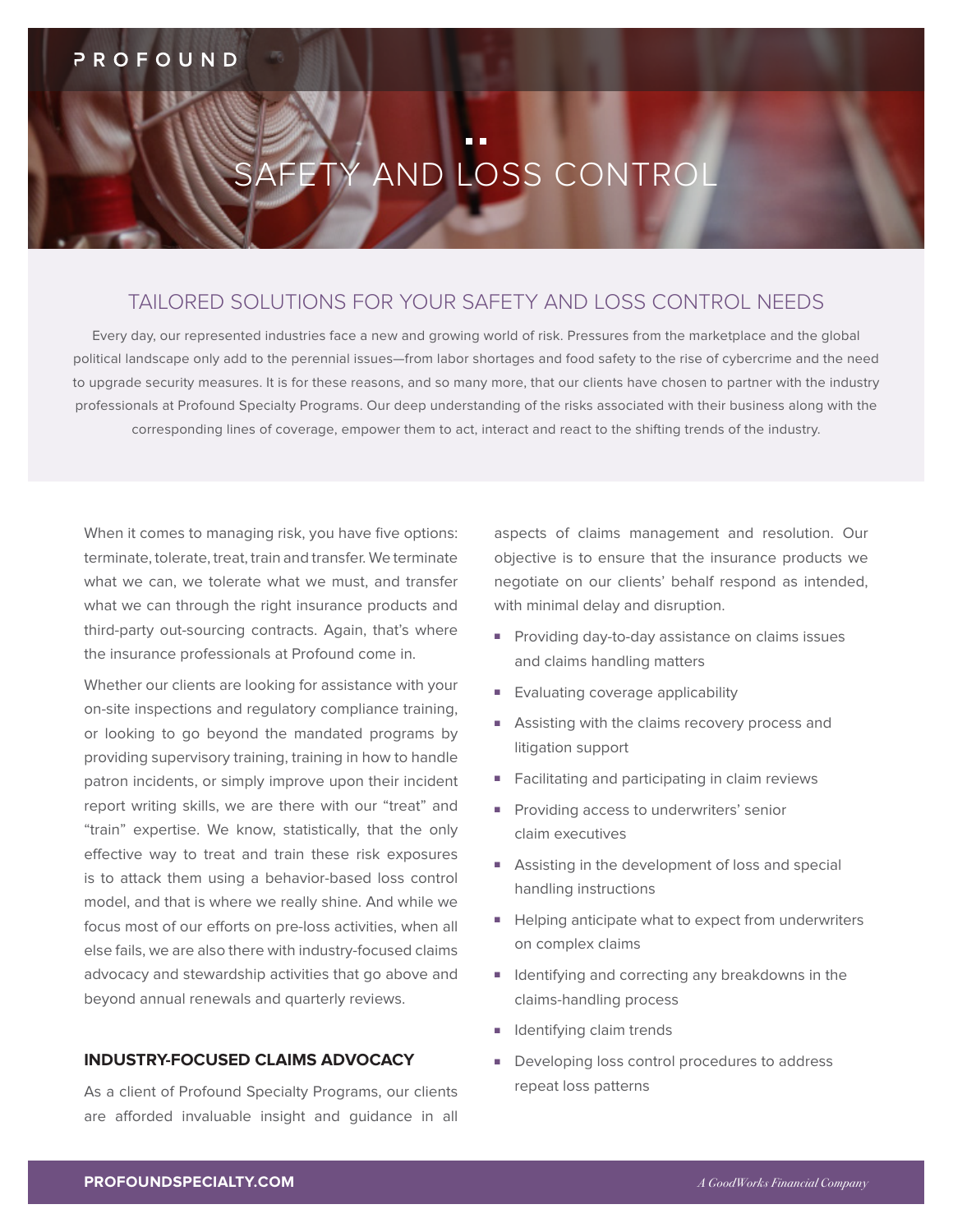#### **BEHAVIOR-BASED SAFETY & LOSS CONTROL**

Understanding that 95% of all employee and patron incidents are behavior-based, it is important that we address our loss control efforts with that statistic in mind. Our loss control model is consistent with a fivestar customer service philosophy and one of the most distinguishing characteristics of our firm.

Our approach emphasizes industry expertise, planning, teamwork, and tangible results. We are experienced in driving "best practice" initiatives to successful completion, using a multidisciplinary team of experts in the areas of program development and administration, data analysis, and risk information consulting. Moreover, although we are skilled at strategizing on the "big picture," we pay close attention to the details in dayto-day activities and have found that embedding our behavior-based safety and loss control programs within the framework of our clients' operations, creates a sense of ownership and loyalty across all levels of the client, broker and carrier team.

Outcomes of this partnership that have proven to be beneficial to our client population include:

- Reduction in employee and patron injuries and illnesses
- Cost reduction in insurance premiums and associated costs of loss
- Increased ownership of health and safety
- Improved overall safety awareness
- Better informed completion of accident investigation efforts
- Increased productivity
- Boosted sales efforts in promoting a stellar safety performance
- Improved employee morale

## **SAFETY & SECURITY TRAINING PROGRAM DEVELOPMENT**

One of the most common misconceptions we see in the area of service driven risk management is in the presumed similarities between the concepts of safety and security. While they both fit nicely under the umbrella of risk management, they are very different areas of risk.

In the world of service-oriented industries, security efforts are largely directed toward front-of–the-house exposures—patron incidents and accidents, while our safety programs are geared more toward the heart-of– the-house addressing our employee safety practices. Nevertheless, how we handle patron and employee incidents from the moment they happen, have a significant impact on the overall outcome of the claim.

At Profound Specialty Programs, it is our deep understanding of our industry specialties and associated risks that have driven us to develop very specific training programs, tailored not only to the unique concepts of safety and security, but to the very specific risk exposures of our client portfolios and profiles.

Outlined below is a small sample of the training classes we have developed for several of our clients:

- Handling Guest/Patron Incidents
- Supervisory Safety Training
- Regulatory & Compliance Training
- Accident Investigation Techniques & Report Writing
- Department Specific Safety Training
- Job Safety Analysis (JSA) Development & Training